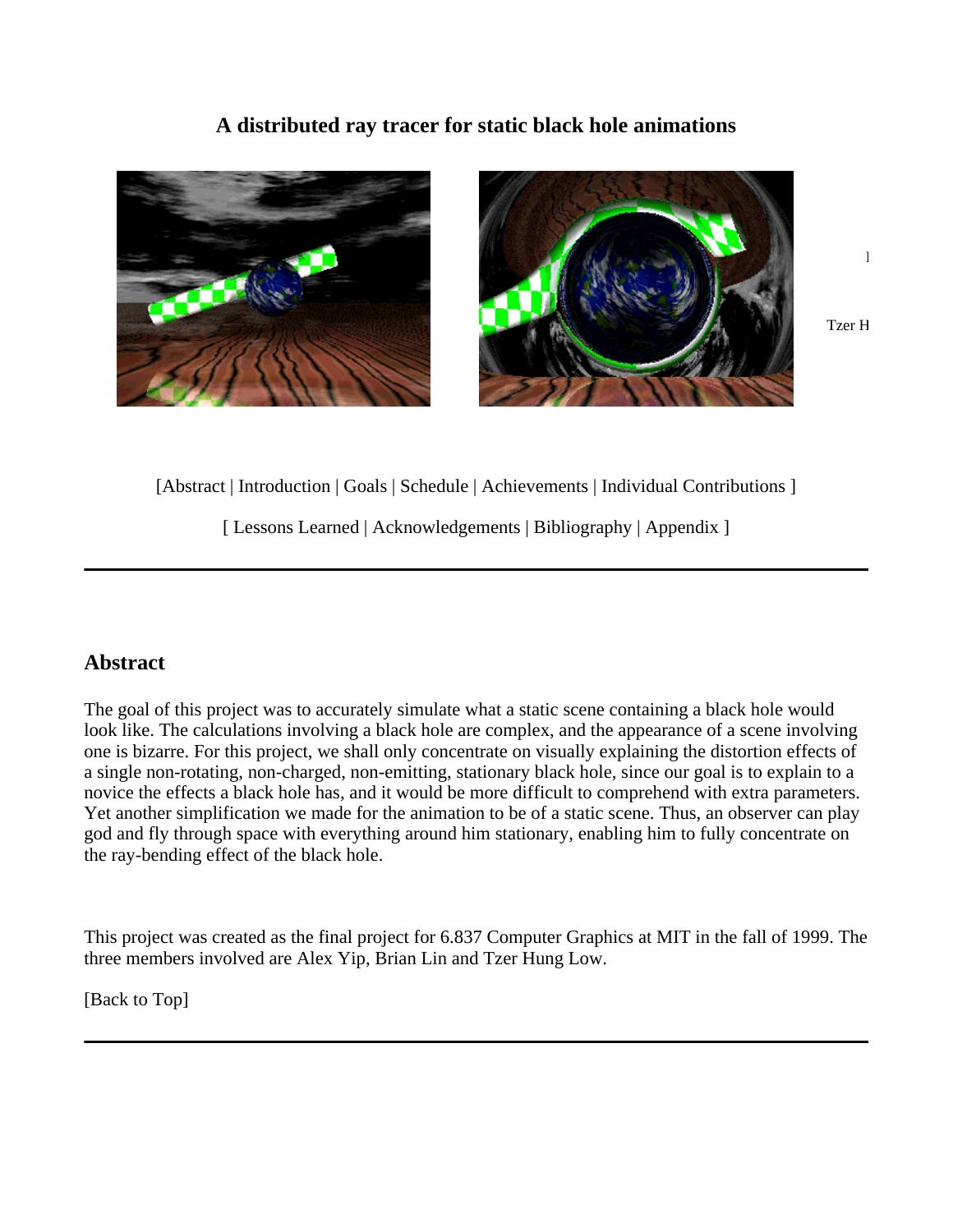# **Introduction**

Loosely speaking, a black hole is a region of space that has so much mass concentrated in it that there is no way for a nearby object to escape its gravitational pull. It is impossible for a human to travel very near a black hole, which has a mass like that of the Sun. Indeed, the high gravity itself would likely pose insurmountable problems.

For the sake of illustration, suppose you got into a spaceship and traveled straight towards a black hole. Starting from a long way away from the black hole, you just turn off your rockets and coast in. At this stage, you would not feel any gravitational forces at all. Since you would be in free fall, every part of your body and your spaceship would be pulled in the same way, and so you feel weightless. As you get closer and closer to the center of the hole, however, you would start to feel "tidal" gravitational forces. This implies that if your feet were closer to the center of the black hole than your head, then the gravitational pull on your feet would be stronger than that on your head. This asserts a stretching effect as though you were on a rack! These tidal forces get more and more intense as you get closer to the center, and eventually they will rip you apart.

Since none of us would ever be able to view the effects of the black hole in realty, we have to resort to computer images. However, it is very difficult for us to visualize the effects of a black hole on perceived scenes, because the idea of light bending violates our intuition of the world that we live in. For example, if we had a sphere centered around a black hole, with radius greater than the Schwatzchild radius, then the observer should be able to see the entire surface of the sphere from any point of view. Another interesting but counter-intuitive example is as follows. If the observer is near the surface of the sphere, and looked tangent to the sphere, then one would not only be able to see the back of his head and the surface of the sphere, but may see it multiple times. In fact, these multiple images can appear even if the observer is not looking on the horizon. Lastly, if there were a table near a black hole, an observer would be able to see both the top surface as well as the bottom surface simultaneously.





Therefore, scenes like these are very difficult to understand, even if we had a still image. An animation could better illustrate the nature of bent light and black holes.

[Back to Top]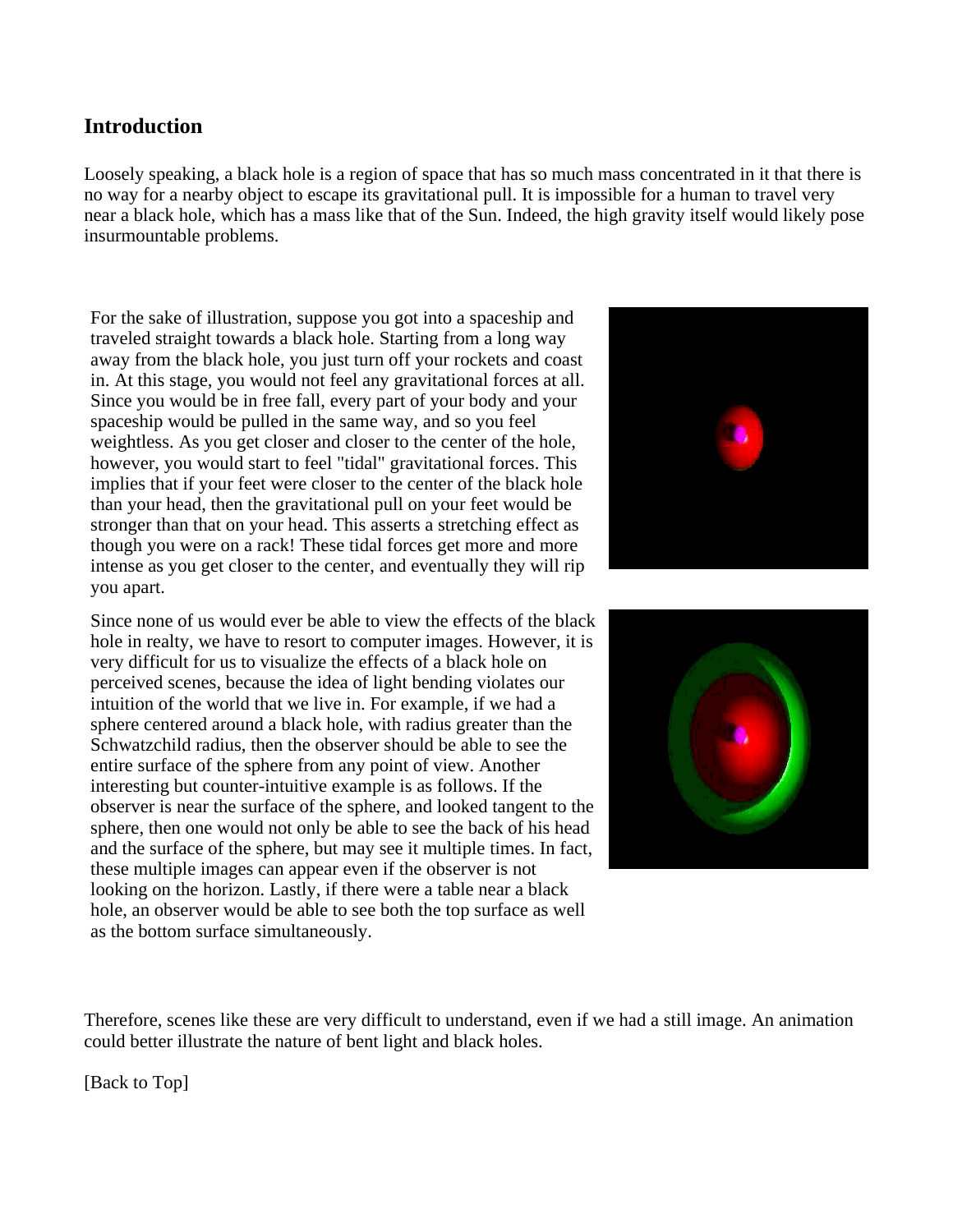## **Goals**

Since we are still a long way off from physically viewing a scene near a black hole, this barrier offers the primary motivation for us to render an animation of such a scene through ray tracing. Certainly, this is the best we can ever do for some time. There are several other motivations for this project. We wanted to experiment with new methods of ray tracing for rays that do not travel in a straight line. This presents a hard problem, and we chose to solve this by approximating the ray path by many successive rays-segments, optimizing the calculations by increasing the ray-segment length for regions that are further from the black hole. We also had to consider super-sampling for regions where rays of light may diverge due to the black hole.

We also wanted to indulge in a particularly difficult and lengthy animation. This project is certainly a candidate, since each ray cast is divided into many smaller segments and therefore far more tedious. We solved the problem of the long time taken to render the animation by creating a distributed system where a central server load-balances with any number of clients, each of which can leave or enter the project at any time. Last but not least, we are interested in mathematically understanding and expressing the black hole equations into a computer program. This involves ensuring accuracy and efficiency, such as by using the Runge Kutta method.

[Back to Top]

# **Schedule**

11/8/1999

• Complete the distributed framework for animations

## 11/15/1999

Complete survey on Black Holes and Space-time curvature using General Relativity

## 11/18/1999

- Start code on Black Holes:
- First only consider non-rotating, stationary black holes, with no regards to special relativity

## 11/20/1999

Finish Code to integrate Mass into the ray tracer.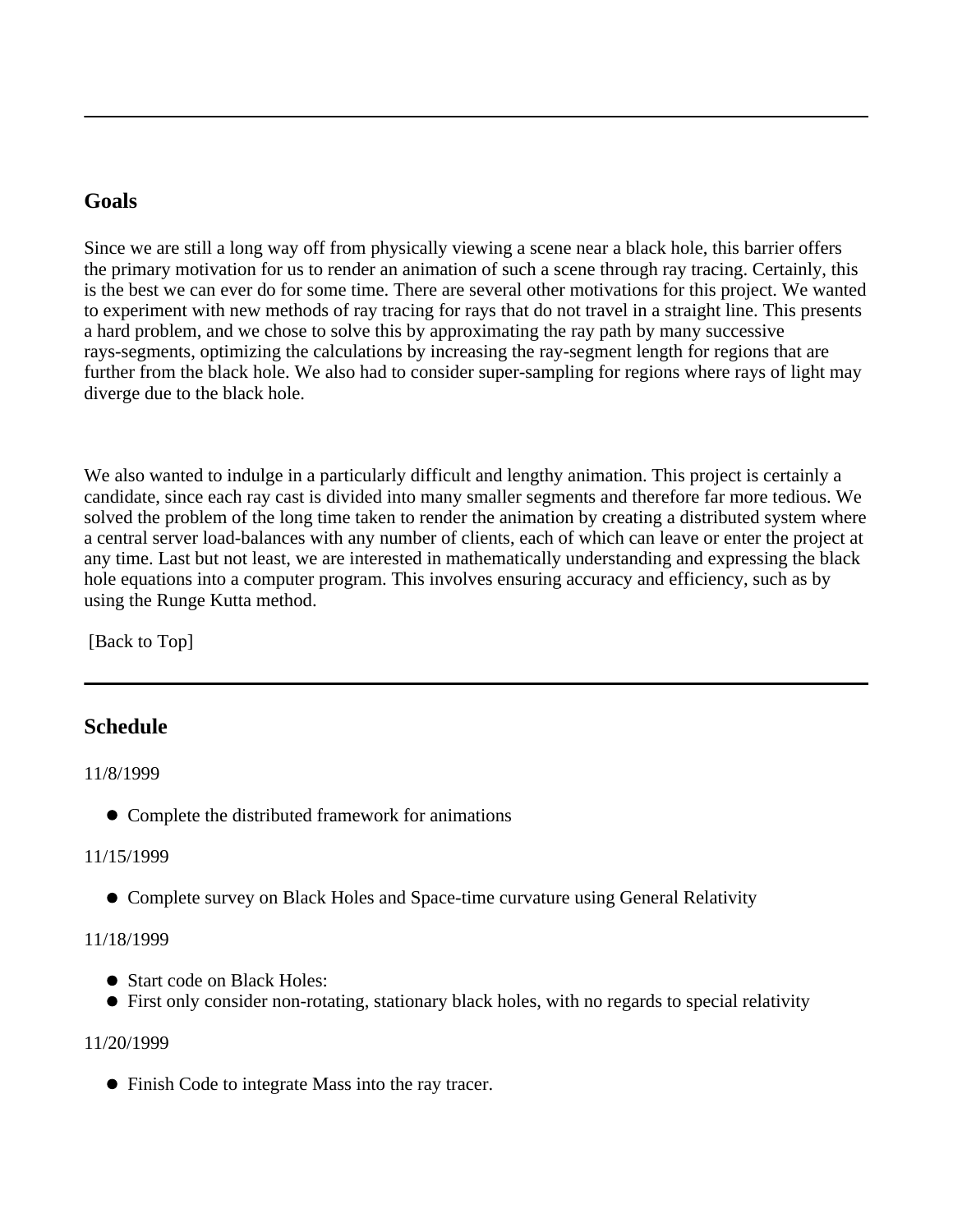11/24/1999

- Start animation. Animation will consist of a scene taken from somewhere, or that we choose to render ourselves, with one or more black holes in it and which we fly around the black hole, and perhaps inside.
- One group may do animation while another continues to enhance the ray tracer. All file formats and conventions will have been decided by then.

#### 11/26/1999

- Optimize the ray tracer.
- Correct some errors due to boundary conditions
- Attempt to further increase the accuracy. For example, change from the use of floats to doubles.
- Ensure that there are no "specks" in the images due to highly diverging rays.

#### 12/1/1999

- Finish the final project write-up
- Render a few high quality snapshots for the final project write-up.

[Back to Top]

## **Achievements**

#### *Understanding the black hole equations and the right metrics to use*

### **Understanding the black hole equations and the right metrics to use**

Our first big step was to understand the correct equations and figure out which equations are more suited for our purpose according to what metric we are using to define distance in our space. It is hard to say what one would actually see since we are trying to project four-dimensional space onto two dimensions, especially since the space cannot be defined by normal Cartesian coordinates and there are discontinuities at the event horizon of the black hole. This is particularly a problem with the Schwartzchild metric. However, it is the simplest coordinates to use for non-rotating black holes. Since the Schwartzchild radius is defined by the distance from the center of the black hole for which the circumference is 2pi\*R, it is actually convenient for us to calculate the path of the ray of light for a space that we expect to have. That is, a space in which the spatial curvature is flat. If we pretend that the radial distance to successive radii is the difference between the two.

In fact we came upon many paradoxes and issues regarding the black hole equations not only in the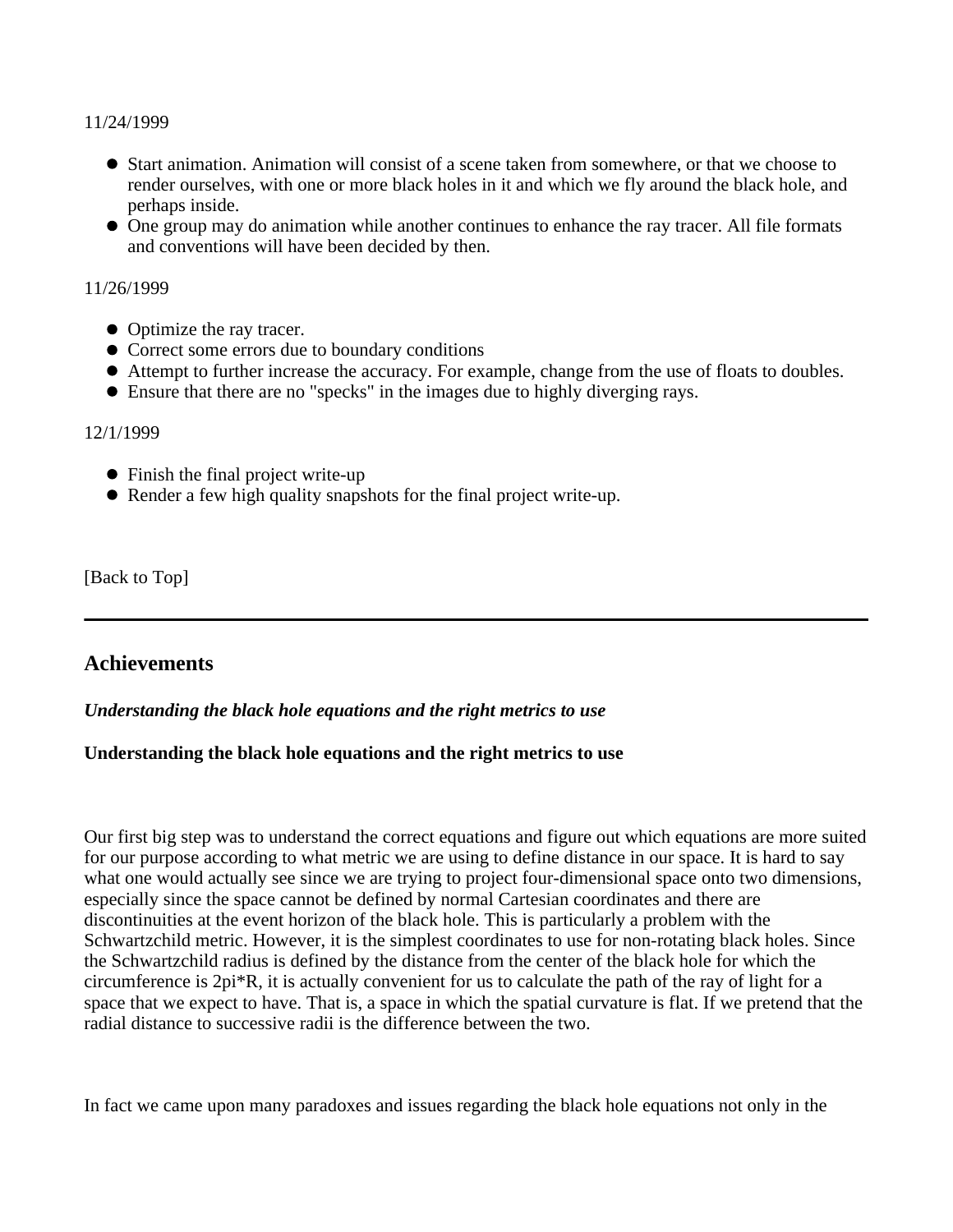beginning but as we continued to write the code. This led us to think more deeply about how ray tracing was done.

Here are several problems and issues we came along with.

- Light rays are no longer reversible. That is, a light ray going towards the black hole does not travel the same exact path as a light ray coming out of the black hole or rather one that never escapes. This gave us much headaches for a long time, proving to ourselves that backward ray tracing is still valid. We have trying to calculate the ray backward in time and even considered forward ray tracing for a while. However, we figured out that as long as we appropriately check for discontinuities and irregularities near the black hole horizon, which is at 2M, and at the photon orbit, which is at 3M. In addition we also needed to check for energy inflection points. In the end, we proved to ourselves that as long as we do not go inside the black hole, backward ray tracing still holds.
- Is the coordinate warped or the space warped. Many times during our project as bugs came at us, we often rethink what coordinates actually mean. Now, if space is warped, is that the same as warping the coordinates? Even now we are unsure. What does distance mean? And who is measuring the distance, and by what metric. How does one convert a coordinate system where the distance that one travels between two points vary depending on which point you are on to a Cartesian coordinate system. Especially when the distance between two points can be not only infinite but also imaginary. What we do now is render the space by converting a point in warped space to real space and pretending that the objects don't move. But we say nothing about the distance between the objects. This seems to suffice, and is what we have seen others do. But whether it is truly correct, is a difficult question. Converting back to Cartesian coordinates in flat space seems logical. But in the end, is that REALLY what you see? We believe so, but no one is really sure.
- The affine parameter, Lambda, blows up problems. Here is a problem to which we do not know if there is an easy solution. This lambda parameter determines the size of the step dr, and dphi. The problem is that there is no lambda that you can pick that can could satisfy all or even two of these requirements at the same time, that dphi or dr does not overflow, that dphi or dr is not zero incorrectly, that the step size is big enough so that it wouldn't take forever to render, and that the step is accurate. Here is why, as r gets small dphi becomes infinite which would lead you to decrease lambda by so much that it would take an hour to render one ray, since the change in r would be nearly zero, if not in fact zero from rounding if b is big. If b is small, or sometimes even zero, dr is infinite regardless of lambda which causes many tunneling problems. If again we make lambda small the tracing gets much slower. It is more annoying when we discover that when b is not small and you can make the approximations and have big steps, but we could still be forced to make lambda small to avoid overflow. Also, if you are far from the black hole you can also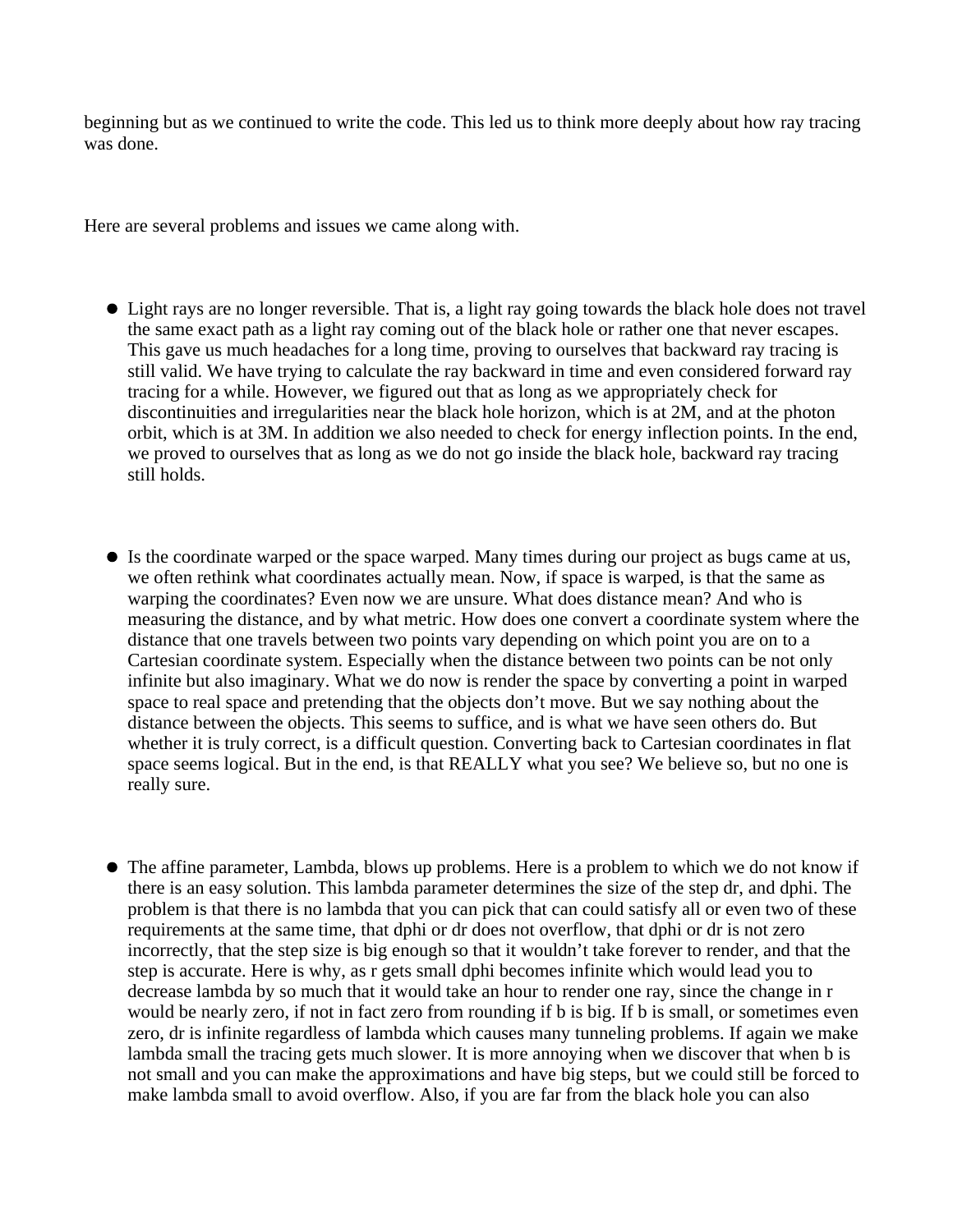approximate the ray as straight, but this is when dr and dphi become invalid. So you can't make lambda big. It is all a huge very complicated circle to which there seems to be no solution. We have MANY MANY functions that dynamically change lambda and other parameters in order to trace correctly and complete the tracing in a reasonable time. They are fairly complex and we will not go over them here. But they involve taking advantage of every bit of information we have. This also makes hard for debugging since one wrong function in the chain of functions that tweak lambda incorrectly and we may not even see an image.

- We also try to solve for normals, shadows, and effects for the new curved ray. Initially, we wanted to edit POVray so that we would be able to take any image and render it with a black hole in it, or at least that is what we thought was possible. However, there are a couple unsolvable problems. One is, there is no way to calculate the normal of a ray at a certain point, given its starting point and ending point. In fact, although there is a unique ray that goes through these two points, there is no way to calculate the path of this ray. One would just have to try ALL the possible directions that the ray can start at and see if it happens to reach that point, a ridiculous task. Thus, normals and shadows are practically unsolvable unless you do a few approximations or tricks.
- Matrix conventions, POVray conventions. It took us a while to learn the several conventions that POVray uses in terms of coordinates, and normalizing vectors, and matrices. Especially since they are not all entirely consistent throughout the code. This caused us to waste a lot of time trying to fix something else when their matrix indexing was reversed from what they had used previously in another function.

### *Tracing Algorithm*

In our simulation, we assumed that there is only one black hole, and that short line segments can approximate rays of light. Now we describe this method of approximation.

First, we translate the black hole center to the origin, then do a basis change to map the black hole and the initial ray of light from the eye to the Z-plane. In other words, we map the scene so that the Z-plane contains both the line segment and the center of the black hole. The light ray cannot leave that plane, because there is no net force pushing or pulling it off that Z-plane. This allows us to simplify our calculations to two dimensions, on the Z-plane.

Second, we transform the coordinates in the Z-plane to polar coordinates. Using polar coordinates to describe the geometry is more appropriate since the distance of the light ray from the origin where the black hole is located is referred to many times. A pair of differential equations, parameterized by parameter lambda describes the curved light path in this plane. They are:

 $\bullet$  dphi/dlambda =  $1/r^2$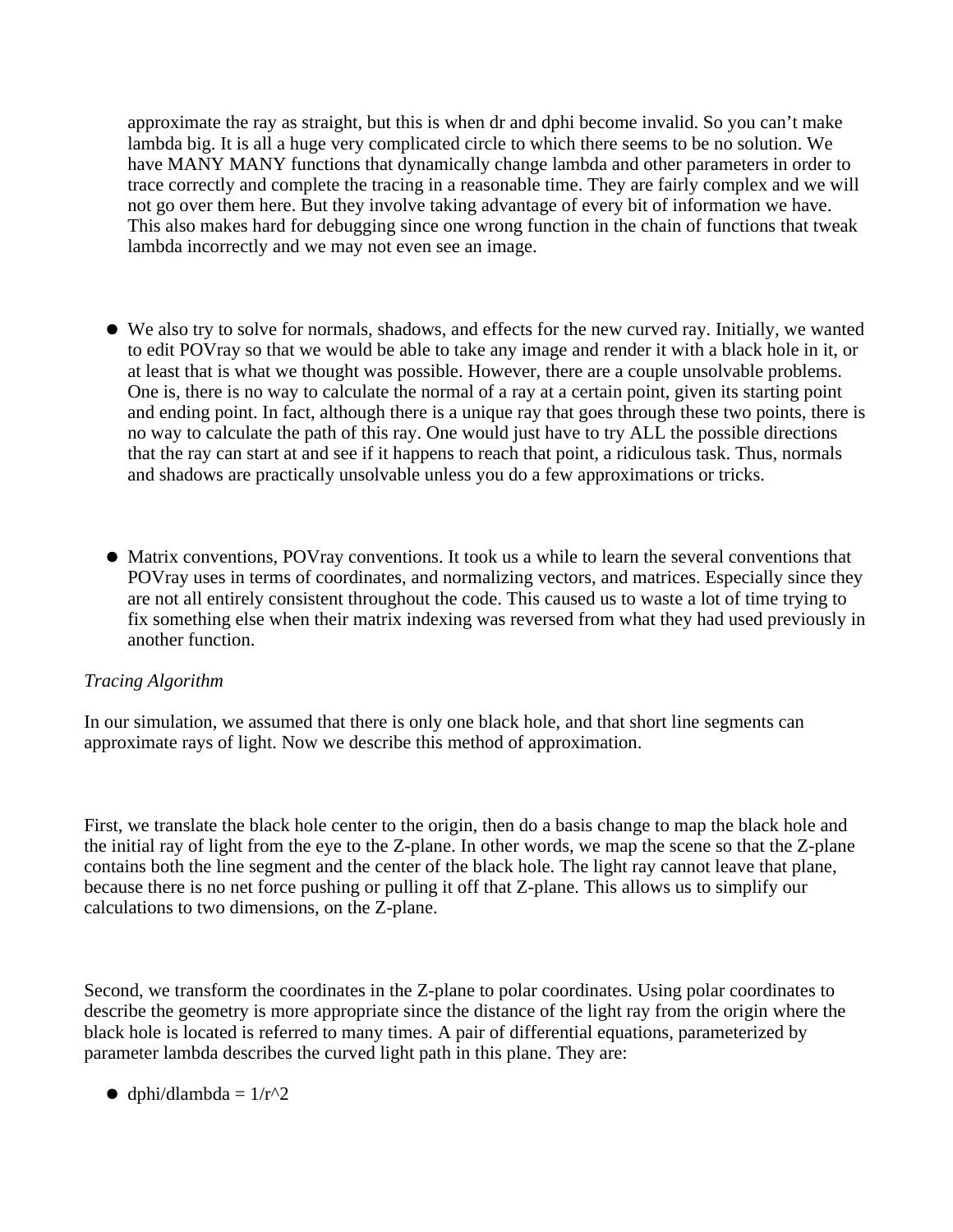- $\bullet$  (dr/dlambda)^2 = 1/b^2 (1/r^2) \* (1-2m/r)
- $c = G = 1$
- $\bullet$  b = L/E.
- Where r and phi describe a point in the Schwartzchild metric.
- Where c is the speed of light, G is the gravitational constant.
- Where b is the impact parameter, L is the angular momentum and E is the energy of the ray.

To solve for the path of the ray, we use the Runge-Kutta Method, to approximate a solution to the differential equations to minimize error. There are several reasons why we chose this over the Euler?s method.

- 1. The Euler method is not very accurate, especially when a build-up of error occurs with more and more ray-segments that are cast to approximate the ray path.
- 2. It is not very stable.

After we calculate dr and dphi, we have to perform numerous calculations to ensure these are valid numbers and accurate. These tests include testing for tunneling through energy thresholds, testing if the ray is going towards the black hole too fast, testing if the ray has too much or too little curvature, testing to see if the ray is inside the black hole and testing to see if we are outside an effect radius at which point we cast a straight ray segment to infinity.

Then we tweak dr and dphi based on b, r, and M.

From here on, we can use the standard calculations for finding intersection, reflection, and transmission. After finding the intersection, reflection and transmission, we create a new ray and continue the process anew, just as if this were a new eye ray.

In the end we were fairly capable of rendering primitive objects with texture reflections and most operations that depend on casting new rays. Here are a few examples: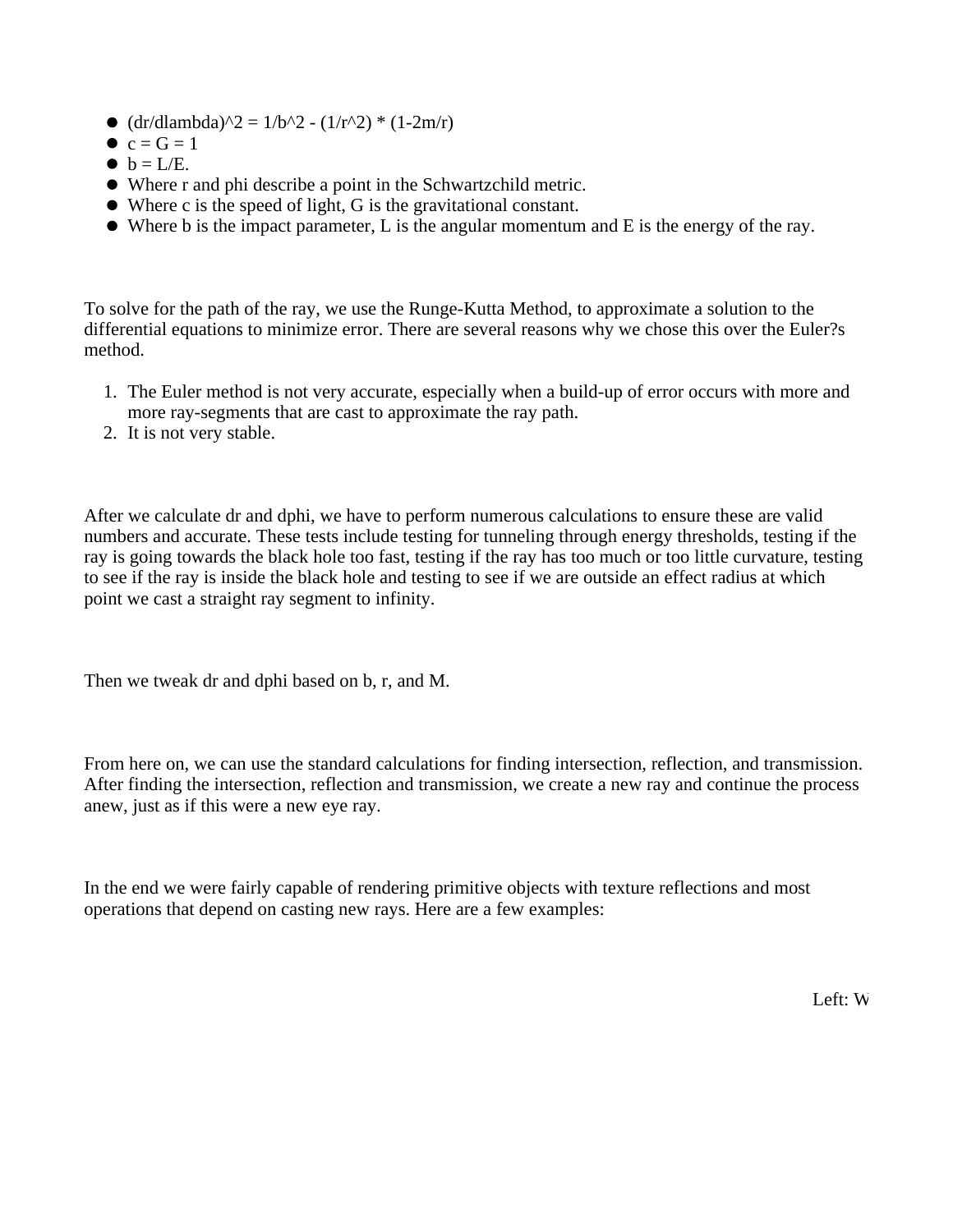

Here we compare our rendering to the only other ray tracer we know of that does something similar. Ours is very similar, and in fact more correct then theirs. Since they allow you to see things inside the Schwartzchild radius of the black hole, which is incorrect. We also believe from experience that that is the correct curvature in all places. In addition, they also have small flaws here and there, which although we may have at certain times are less significant than theirs are. Their is the most impressive ray traced black hole scene we have come across and is the only one that all of the sites which we have come across link to. Here are their two images, and also our own version:



On the right is our ray-traced picture without a black hole.

On the right is our ray-traced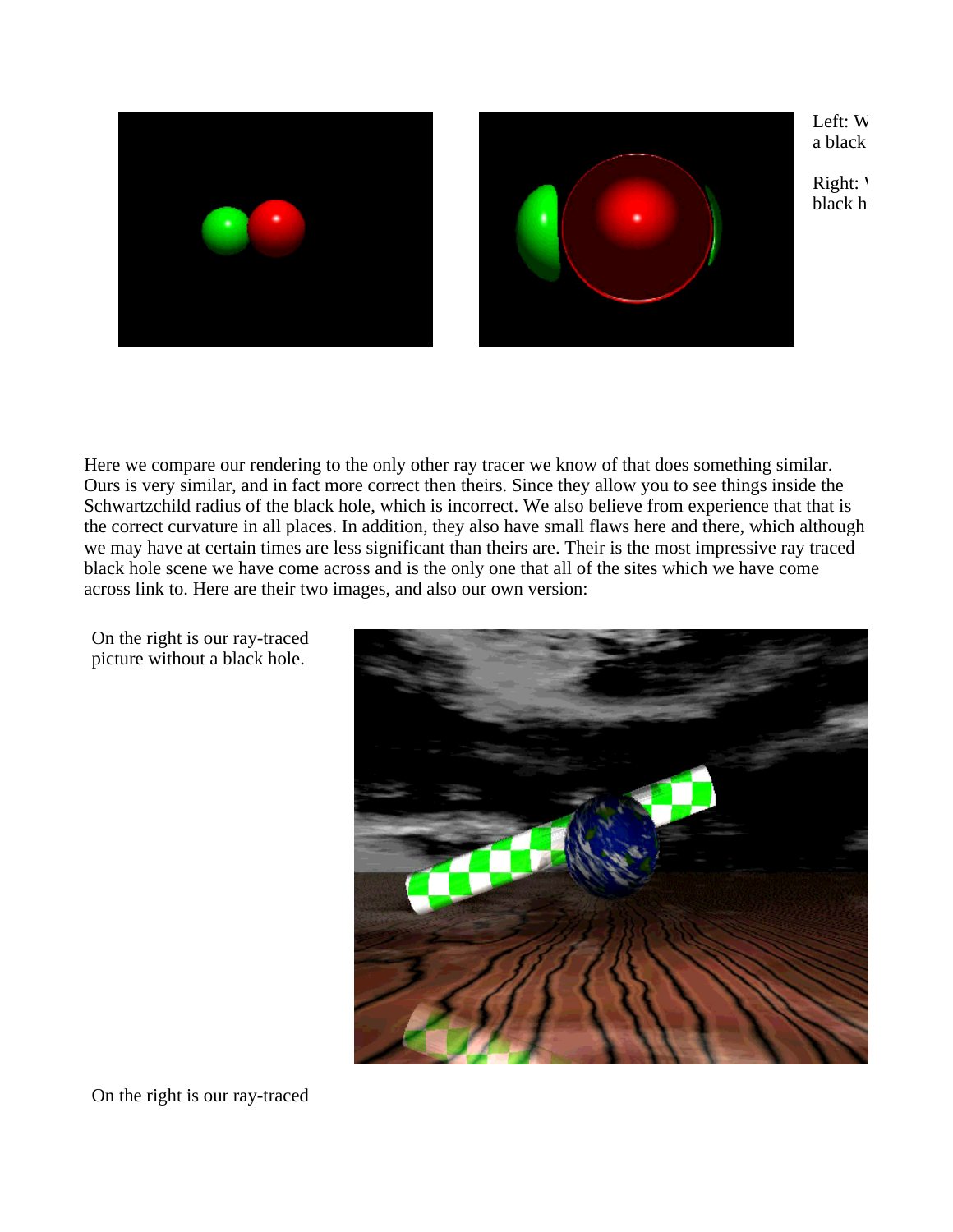On the right is our ray-traced picture with a black hole.



On the right is our "competitor's" ray- traced picture without a black hole.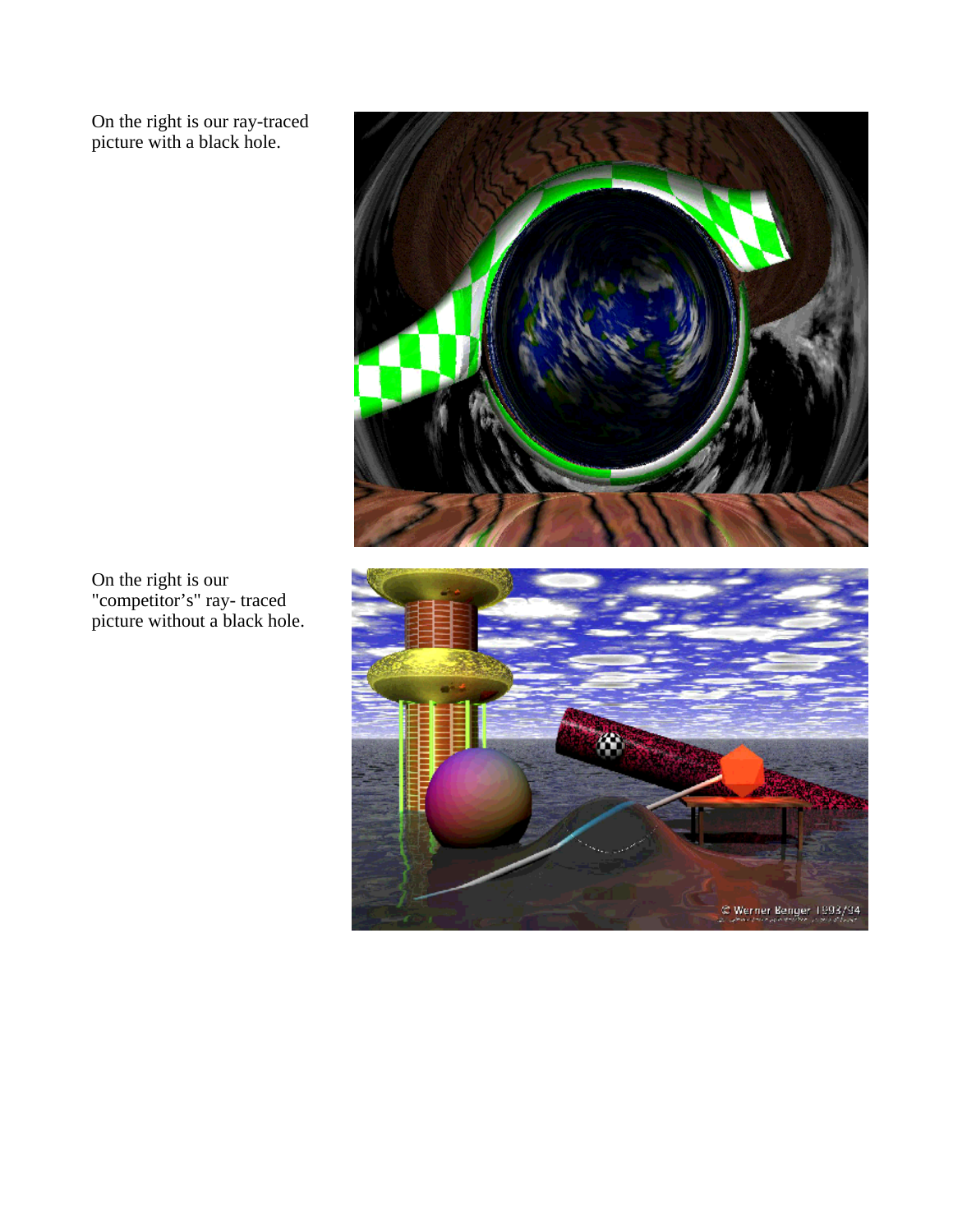On the right is our "competitor's" ray- traced picture with a black hole. Note that you to see things inside the Schwartzchild radius of the black hole. This is incorrect.



### *Distributed System*

Since we have to generate more ray segments and do much more computation than the standard POVray, we built a system to distribute the work over many workstations. This cuts down the time taken to render the animation. A central server load-balances the workload with any number of clients through the network, each of which can leave or enter the project at any time.

The distribution system is built in Java, and runs as a layer above the POVray tracer. There is one central server that organizes the workload, and distributes jobs to its assisting workstations.

*Visual Debugging*

We developed a system to output an ivray file that describes the path of the ray cast. An example is shown above, where the eye is represented by the center of the yellow sphere.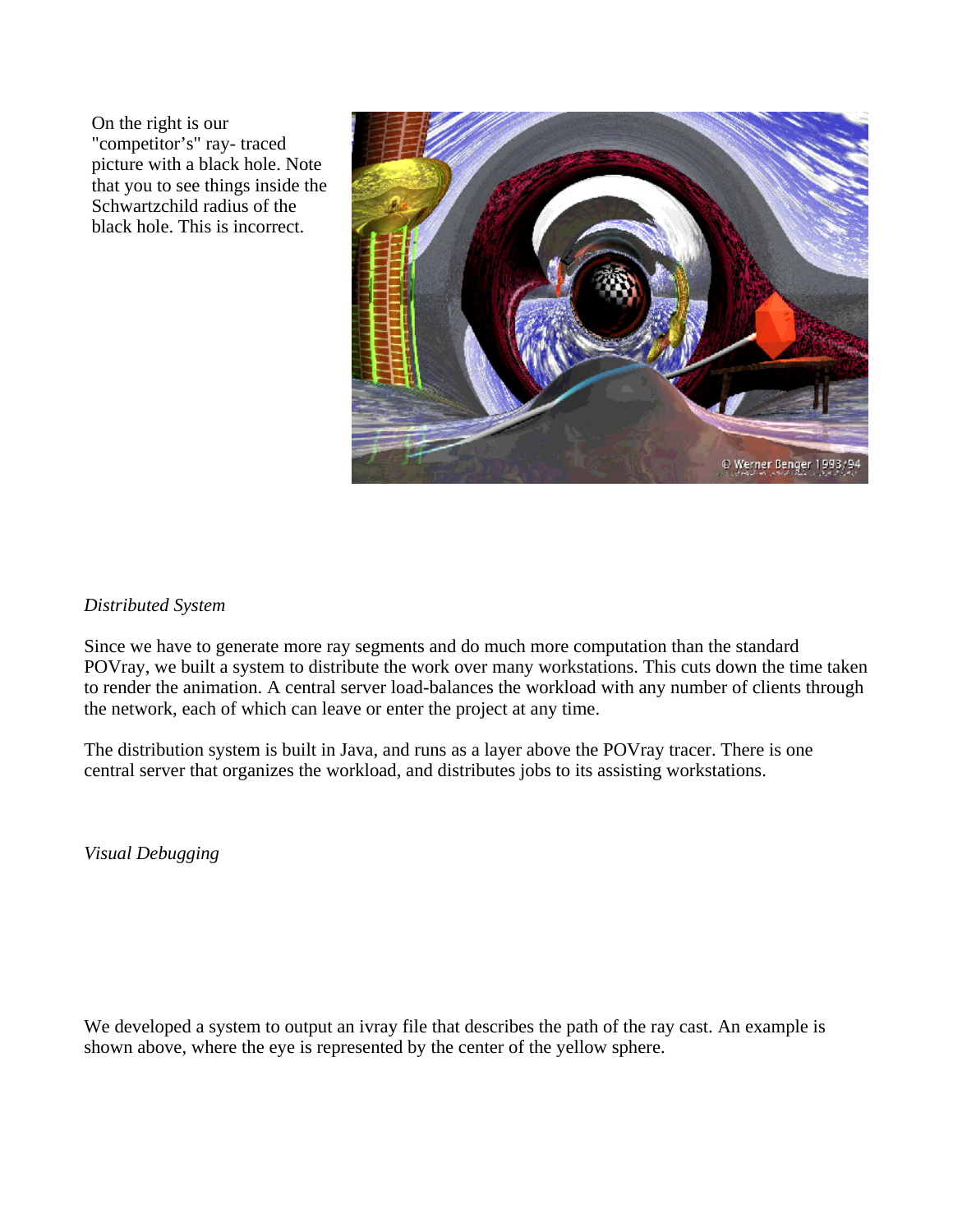

Here is another example. On the left above is an image light rays in the presence of the black hole. On the right shows the path of the rays in the same scene but with the black holes removed. As expected, the rays are straight.

[Back to Top]

# **Individual Contributions**

As this project was rather involved, we helped each other with different problems although we divided the work into distinct parts. However, the official work distinctions are hereby listed, in close to chronological order.

- Alex and Tzer Hung are responsible for modifying POVray to be a distributed ray-tracer.
- Brian is responsible for comprehending and explaining the black-hole equations.
- Tzer Hung is responsible for the matrix transformations for mapping each ray to the Z-plane, as well as, the necessary coordinate changes.
- Alex is responsible for creating a new object in POVray, thereby allowing us the framework to add black holes into .pov files.
- Brian and Tzer Hung are responsible for implementing the first rough Euler's approximation to the ray's path.
- Alex is responsible for creating an automated output that shows the paths of the rays that the ray tracer cast. He is also responsible for stepping through the debugger to pick out mistakes, and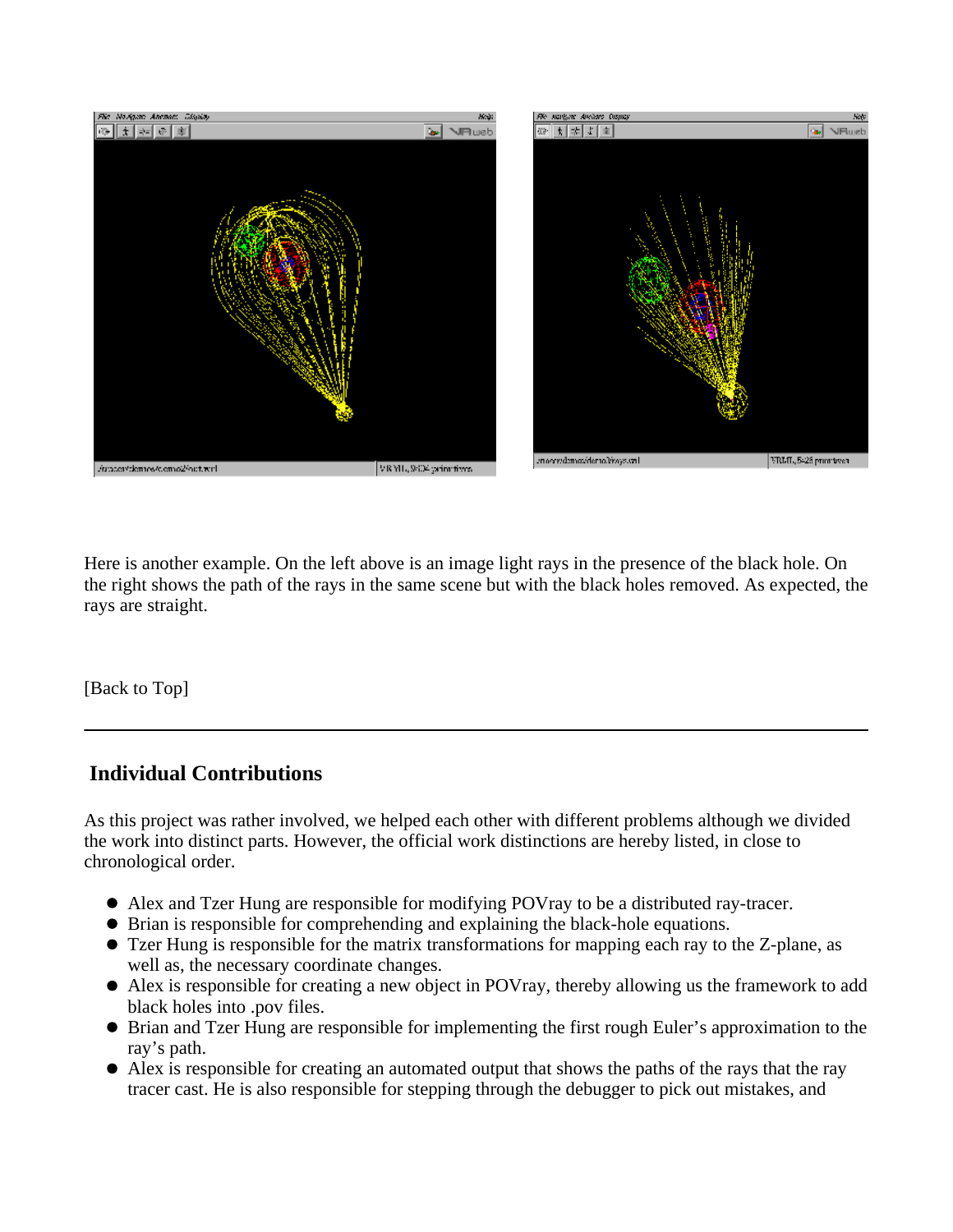errors such as round-off errors or argument-passing errors.

- Tzer Hung is responsible for preparing this write-up, as well as solving certain mathematical equations, such as that of a cubic equation.
- Brian and Alex are responsible for implementing the Runge Kutta method, and correct certain errors associated with the path of the ray.
- Alex is responsible for optimizing rays cast outside the effects of the black hole.
- Brian is responsible for optimizing length of each ray cast, as a function of its curvature.
- Brian and Alex are also responsible for debugging Brian's optimizations.
- $\bullet$  Brian and Alex are responsible for preparing  $\&$  rendering demo images for this write-up.
- Brian and Alex are responsible for adding their perspectives on the write-up.
- Tzer Hung is responsible for merging all parts of the write-up, and posting it to the web.
- Tzer Hung, Brian and Alex will jointly prepare an animation for presentation.

[Back to Top]

## **Lessons Learned**

One of the biggest lessons we learned while developing this extension to POVray, was that discrete approximation is very difficult when dealing with realistic natural models. In our system, the problem rears it's head when certain small times steps turn into huge steps in ray position and direction. These steps can become very large because of singularities in the physical system, such as the rays that travel directly towards the black hole. These rays cause calculations that produce huge values. Although these values make sense in the pure mathematical world, they cause failures in our approximated world. One might think to reduce the size of the time step, but any arbitrary or non-continuous change in time step can produce some tearing in the final image. The problem is that continuous functions for time step are difficult to imagine, because the singularities are related to ray position by complex multivariable expressions. Thus, smoothing out the ray segment length turned out to be quite a challenge.

Another complication that made large steps even more of a problem was variable overflow. This bug was very hard to track down, since the only indication of overflow was the appearance of black pixels in our scenes. This coupled with the large step caused bugs that were quite challenging to remedy.

One of the more obvious lessons we learned was that visualization helps a tremendous amount when trying to understand large amounts of data. During many of our debugging phases, we wanted to observe the path our rays were taking, but all we had was a stream of 3d coordinates. This didn't help us very much, considering visualizing 2d points is difficult enough without the 3rd coordinate. Our solution was to produce a VRML scene during trace time that plots data points of the rays cast. Not only were these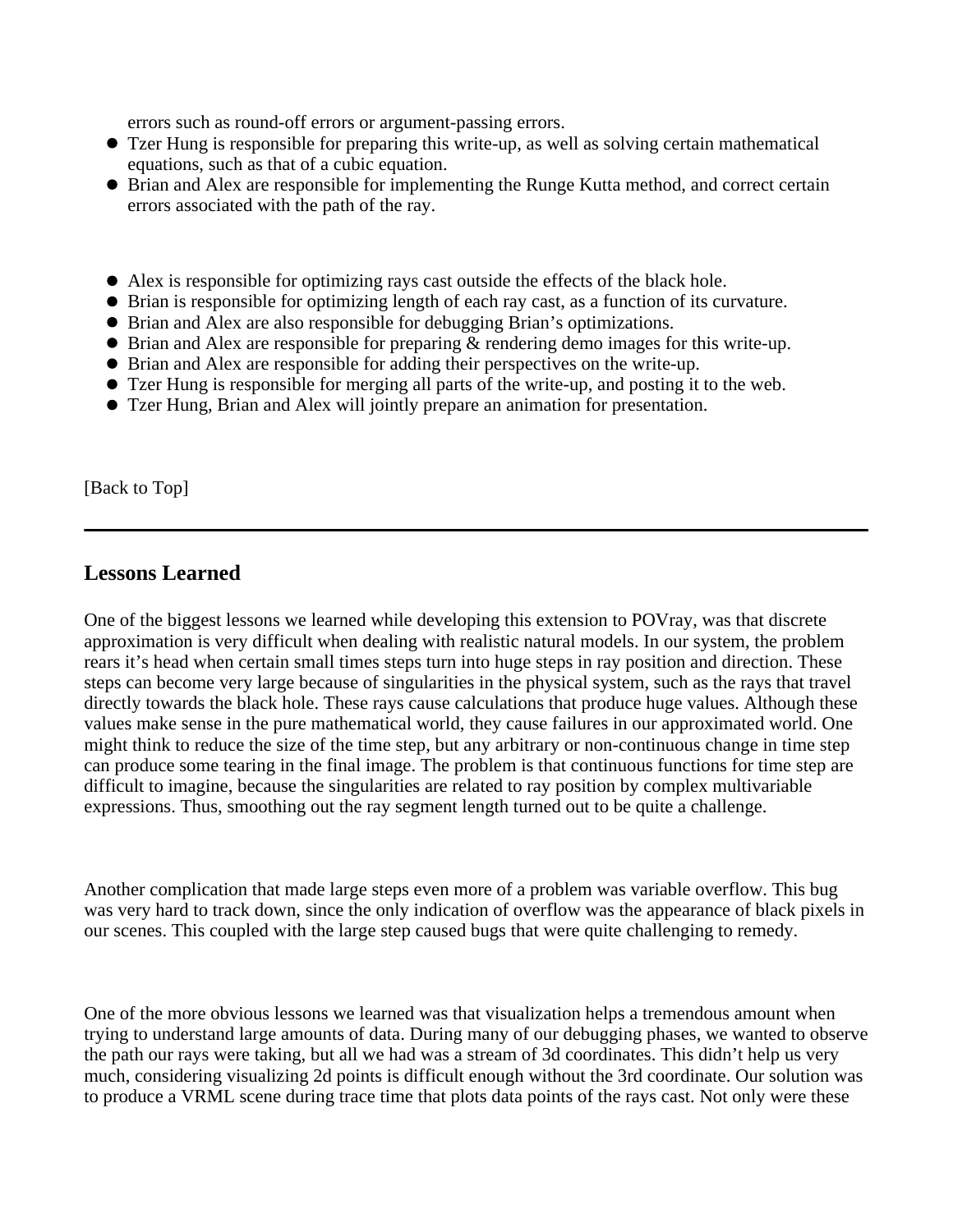models a great help for our debugging process, but they show how the light is affected by the black hole very clearly.

In its current state, the tracer does not bend the light that comes from light sources because the lighting equations assume that light travels in a straight line. It only takes the dot product of the straight ray direction and the normal of the colored surface. Reverse ray tracing makes it very difficult to calculate the ray that \*would\* have hit a point, from a light source, because the algorithm would have to somehow figure out the path a ray would take from a source, conditional on a black hole, to hit an intersection surface. This is a very difficult problem.

A simulator that could accurately approximate bent light from the light sources would be a forward ray tracer or a radiosity tracer, that bends the rays as it casts them from the light sources,(color patches). This way, the surfaces get lit with light as if the light were bending. Then, unlike a normal radiosity-shading algorithm, ray trace with depth 1, so that the final rays from the eye are also bend, before they hit the objects in the scene. This would produce a more accurate scene in terms of lighting effects.

[Back to Top]

## **Acknowledgements**

- We would like to give our sincere appreciation to our TA Kari Anne Høier Kjølaas. Without her guidance and suggestions, this project would not have been possible.
- We would also like to thank Prof. Seth Teller for his fascinating lectures, and also his concise lecture notes that proved to be invaluable especially when figuring out matrix transformations.
- We would also appreciate the help of the tutor in Brian's dorm, who pointed us to use the Runge Kutta method.
- We would to acknowledge the contribution of Annie M Lo, whose spirited discussions about black hole gave us further insights into the problem.

[Back to Top]

# **Bibliography**

- Gear, C.W. 1971, Numerical Initial Value Problems in Ordinary Differential Equations (Englewood Cliffs, NJ: Prentice-Hall).
- Acton, F.S. 1970, Numerical Methods That Work; 1990, corrected edition (Washington: Mathematical Association of America), Chapter 5.